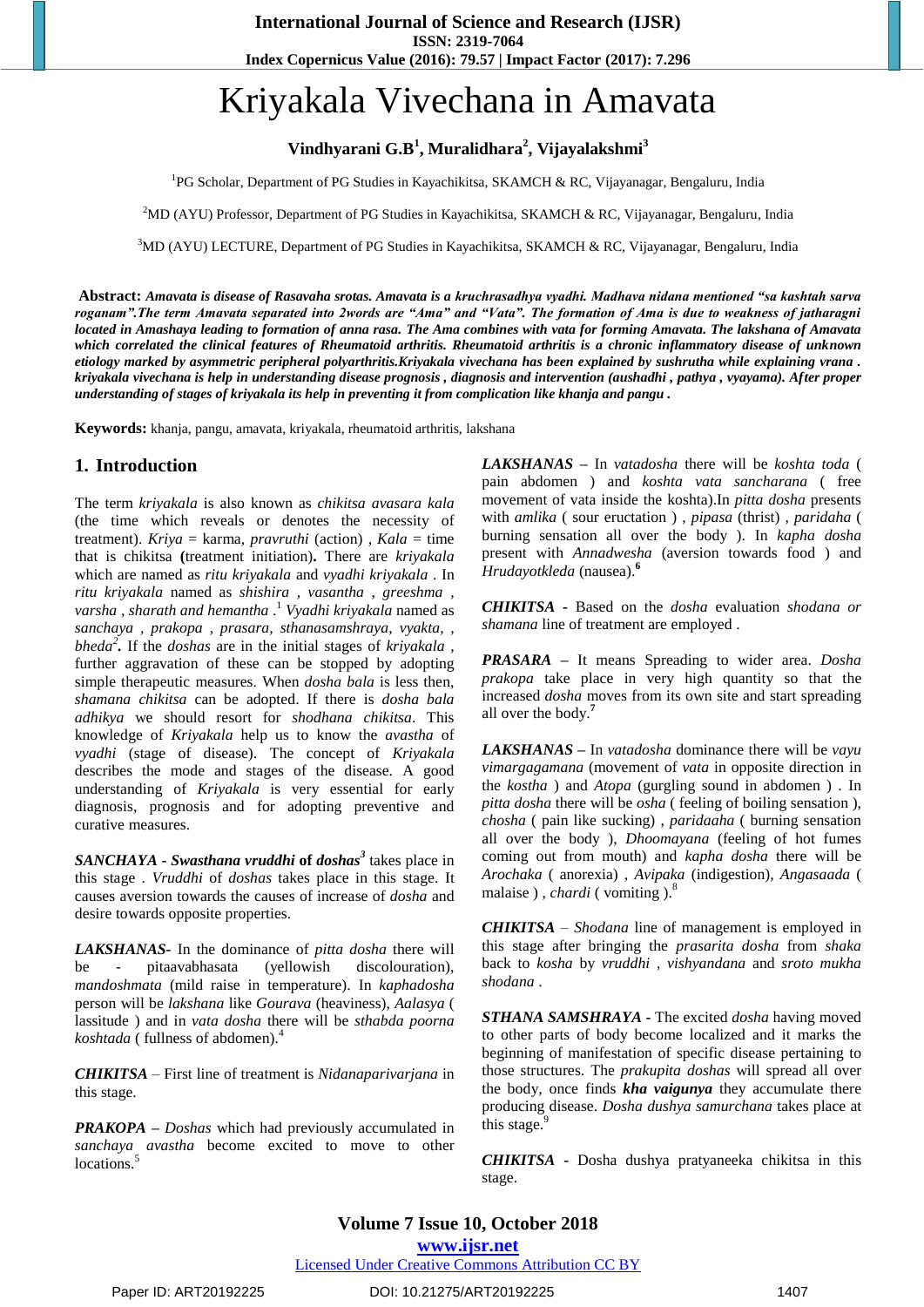*VYAKTA* **-** Manifestation of disease takes place in this stage (panchama kriyakala*).* This stage denote *roopavasta* of a disease.<sup>10</sup>

*Chikitsa – Chikitsa* sutra should be adopted to that particular *vyadhi* .

*BHEDA - Deergha kaala anubandha*. If left untreated it goes to asadhya stage. When the disease reaches this stage, they may act as predisposing causes for other diseases.<sup>11</sup>

*chikitsa*– If *updrava* is *prabala* in this stage then *updrava* are treated first followed by treatment of *vyadhi.*

#### **Kriyakala in Amavata**

Amavata occurred due to vitiated Ama combines with Vata circulate all over the body gets shelter in sandhi pradesha especially in trika sandhi leading to stabdhata . Amavata can be correlated to Rheumatoid arthritis.

*Rheumatoid arthritis* is a chronic inflammatory disease of unknown etiology by a symmetric, peripheral polyarthritis.<sup>12</sup>

## **Diagnoistic criteria**

**2010 ACR-EULAR Classification Criteria for Rheumatoid Arthritis:** Classification criteria for RA (scorebased algorithm: add score of categories A–D ; A Score of  $>6/10$  is needed for classification of a patients having definite RA).

## **Sanchaya – avastha in Amavata -**

Amavata is caused by consuming the Nidana sevana are *Virudhahara, Viruddha Cheshta ,*Mandagni, *Nirvyayama, Snigdham bhuktavato vyayama 13 .* which do chaya of amadosha and vata dosha leading to symptoms like-*Gaurava, Aalsya* ( kapha sanchya ) and *Stabdhata of body (Vata* sanchya) .

Treatment– Nidanaparivarjana like Vegavarodha (suppressing natural urges) , lack of physical activity should be avoided.

#### **Prakopa- Avastha in Amavata**

Further indulgence in *Nidanas* leading to *Mandagni formation of ama this Vidagdhata of Ama Converts into amavisha Vitiated vayu now form samavata Shotha and toda.*

*Treatment –* Ama chikitsa –for depana and pachanalanghana (fasting)/ panchakola peya and samshodhana  $=$  egeranda taila (2teaspoon with lukewarm water at early morning )acts as rechana . According dosha shodhana should be adopted.

## **Prasara - Avastha in Amavata**

*samavata circulates through dhamani (Rasavaha srotas)dushti of ama visha further Gets vitiated by tridosha* reaches Rasayanis , cause Abhishyanada due to Picchilatha .

*Treatment* - Depending on dosha vriddhi-kapha upakrama and vata upakrama should be employed .

## **Sthana Samshraya In Amavata –**

The *prakupita doshas* will spread all over the body, once finds *kha vaigunya* they accumulate there producing disease. In Amavata it takes sthana samshraya in *shleshma sthana* are *trika ,ura,amashaya , hrudaya sandhi* . In this stage poorva roopa avastha of amavata can be seen they are *Daurbalaya, Hrudgaurava,Gatrastabdhata . In vangasena samhita has explained Shiroruja, Gatra ruja .*

*Treatment –*Depending upon the *lakshana* treatment should be adpoted.

*Example-1. Gatra stabdhata* caused due to *medo-kapha avarana* or *ama* by adopting *chikitsa* like *rooksha, , seka, udvartana* followed by *kevala vata chikitsa.*

*2.Daurbalaya* means weakness the treatment are *lashunakhseera paka* acts as *brimhana and amapanchana.*

## **Vyakta -Avastha In Amavata**

In this stage complete manifestration of *samanaya lakshana<sup>14</sup>* are *Angamarda, Aruchi , Trishna , alsya, Gourava, Jwara , Apaka ,shoonata anganam* , *pravruddha lakshana<sup>15</sup>* , *vishesha lakshana<sup>16</sup>* are *Vatanubandha*-Predominantly *Shoola* is found in the affected *Sandhies. Pittanubandha*- *Raga and Daha* will be predominant in the affected *Sandhies*. *Kaphanubandha* – *Sthimita* , *Guru* and *Kandu* will be predominant in the affected *sandhies .*

*Treatment –Amavata chikitsa sutra should be adopted<sup>17</sup> .*

## **Bheda -Avastha in Amavata**

- Manifestation of *Amavata upadravas sankocha and khanja*
- *Yogaratnakara considered pravruddha lakshana as updravas*
- *Angavaikalya as updrava explained by harita samhita<sup>18</sup>*

*Treatment – Guggulu kalpa,Ghrita prayoga and Lepa prayoga and depending on updrava* line of treatment will adopt*.*

# **2. Discussion**

- *Amavata* is a progressive disease caused due to *prakupita Ama* and *Vata dosha*. *Ama* which is the product of metabolic defect it has been considered an important factor for the pathogenesis of the most of the diseases.
- Accumulation of the *Ama* as an end product of impaired *Agni* happens for longer duration when combines with the *prakupita vata dosha* results in *Amavata.*
- Hence the proper analysis of the stage of vitiation of *Ama* and the aggravation of *Vata* should be done.
- *Ama* undergoes fermentation and putrefaction and a new product having the properties similar to *Visha* is formed. This new product is termed as *Amavisha*. This *Amavisha* easily absorbed in the body through gastrointestinal tract due to its *Sukshama, Laghu* and *Tikshana* properties. After absorption, it then circulates in the whole body giving rise to many diseases *(Ch. Vi. 2/12)*.
- It is essential to see the presence or absence of *Ama* in a patient before starting the treatment, because the line of treatment is totally different in case of *Samavastha* (presence of *Ama*) and *Niramavastha* (Absence of *Ama*)

## [Licensed Under Creative Commons Attribution CC BY](http://creativecommons.org/licenses/by/4.0/)